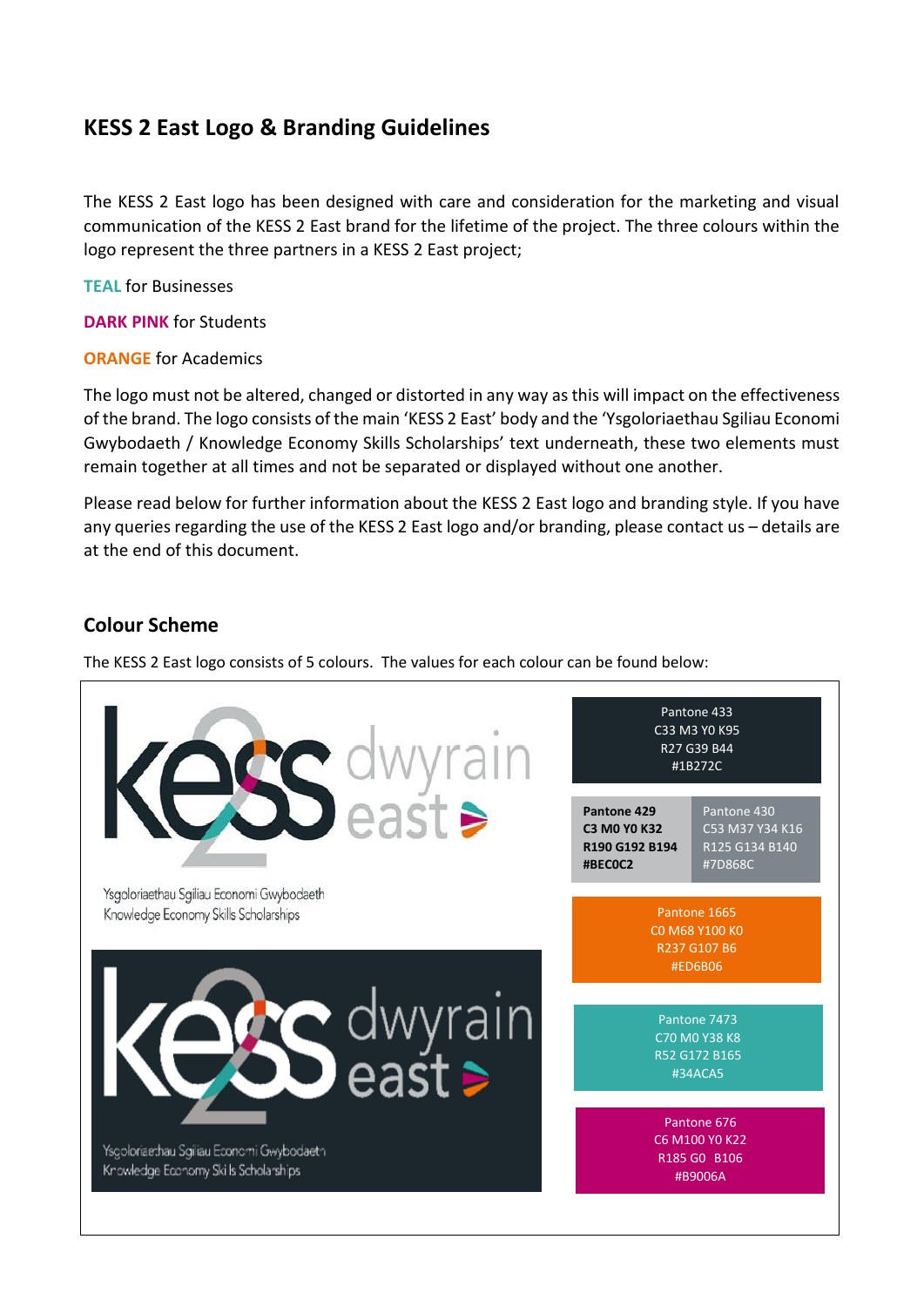### **Minimum Size**

The following minimum logo sizes are recommended to retain the legibility of the logo's text when small. The logo should not be reproduced in any way that renders it illegible.

- Minimum recommended size for Print: **49mm x 21mm (300dpi)**
- Minimum recommended size for Screen: **350px x 150px (72dpi)**



### **Exclusion Zone**

To achieve maximum impact of the logo, please respect the exclusion zone as shown here:



The exclusion zone is given as a guide to avoid crowding the logo with other content as this can reduce its visual impact.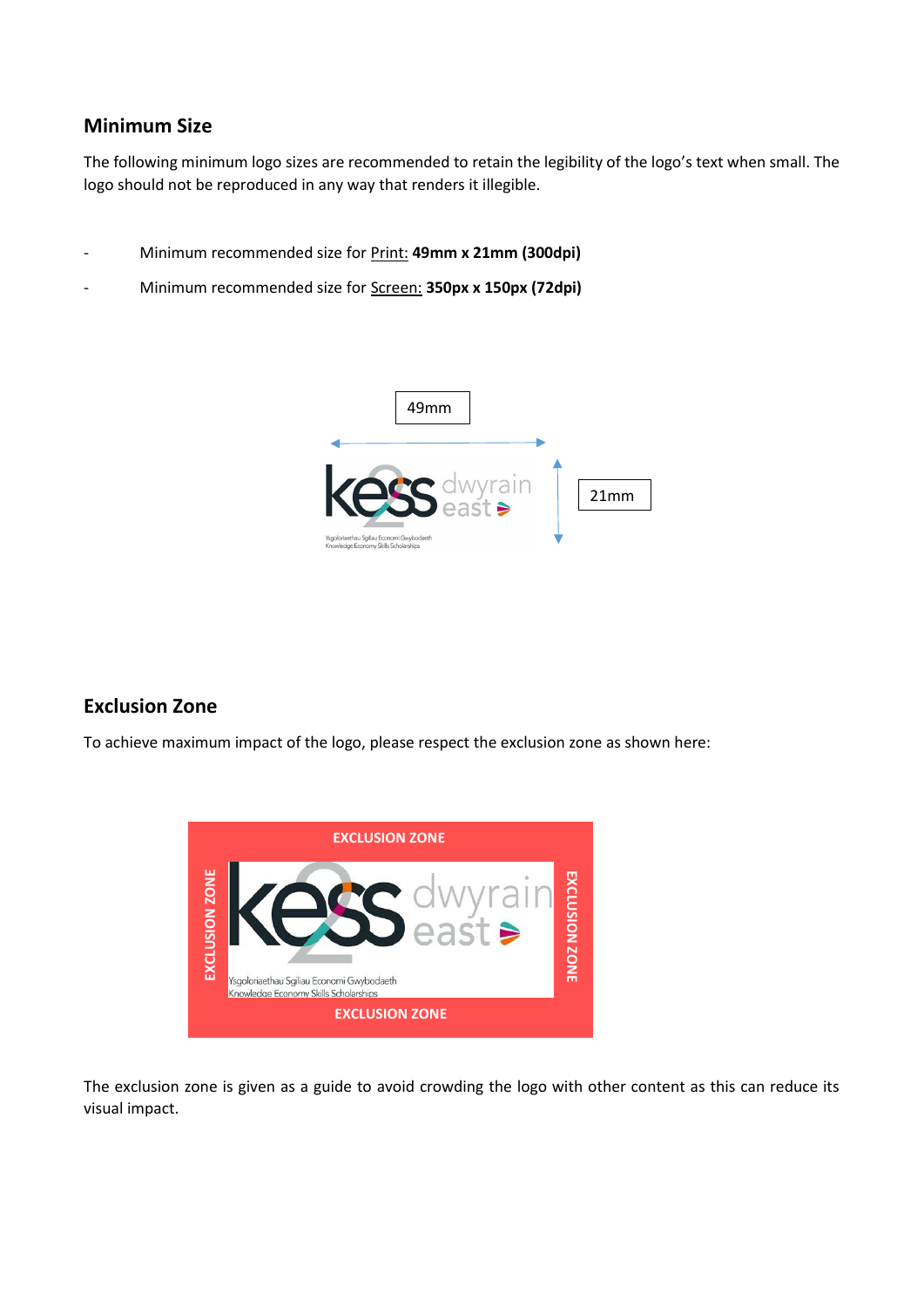## **Logo Versions**

#### Full Colour:



Ysgoloriaethau Sgiliau Economi Gwybodaeth Knowledge Economy Skills Scholarships

#### Full Colour (Reverse):



The 'Full Colour' and 'Full Colour Reverse' logos (shown above) are the two primary versions of the KESS 2 East logo. They should be used/reproduced in full colour wherever possible so as to effectively communicate the three colours within the branding style.

Other versions of the logo are available on request:

- RGB (suitable for web and screen applications)
- Greyscale (for black and white printing only)
- Duotone (Teal, Pink or Orange versions, for specific marketing purposes only)
- Mono (for specific printing purposes such as glass awards or laser engraving)

#### Files available: EPS, PNG, JPEG

If you require a different file format to those specified above, please let us know.